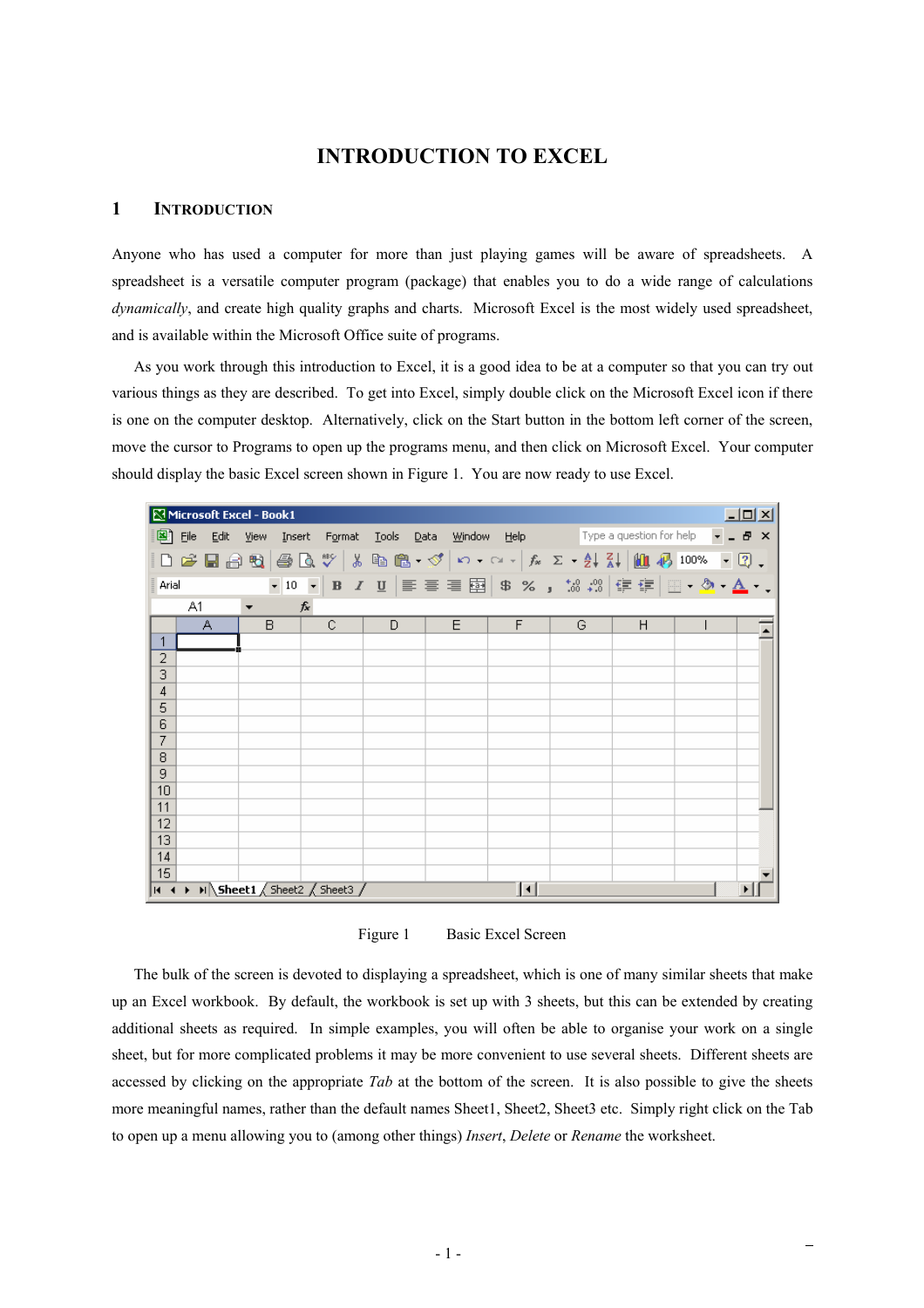Across the top of the screen is a title bar that displays the name of the program followed by the name of the workbook ("Book1" is the default name, which will change when you save your data under some other, more meaningful, name). On the right of the title bar are the usual buttons to minimise, maximise and close a window. Below the title bar is the main menu bar that contains a series of pull-down menus, organised as with most applications, into related groups of tasks. Selecting from the menu bar either opens up a sub-menu, or causes Excel to execute some task.

Below the menu bar are two rows of toolbars that contain buttons (also called icons) for easy access to the more frequently used tasks. They allow you to execute the task by simply clicking on the appropriate button, rather than opening up a series of menus. Most of these buttons, such as *cut* or *paste*, are standard across many applications and work in exactly the same way as in, for example, Microsoft Word. You can also access some of these more common tasks by right-clicking on any part of the spreadsheet. Note, however, that the part of the spreadsheet where you right-click, for instance a cell or a row or column header, will show a slightly different set of tasks that are appropriate to that element of the spreadsheet.

### **2 AN EXCEL SPREADSHEET**

A spreadsheet works by laying out your data in a rectangular grid of rows and columns, in the same way that you would do if you were using a sheet of paper. For example, suppose you have collected quarterly data on home and export sales in the years 2003 and 2004. A natural way of displaying the data would be as shown in Figure 2.

|                | $\Delta$ | В    |        | D     | E    |        |       |
|----------------|----------|------|--------|-------|------|--------|-------|
|                | Quarter  |      | 2003   |       |      | 2004   |       |
| 2              |          | Home | Export | Total | Home | Export | Total |
| 3              | Spring   | 23   | 16     | 39    | 25   | 18     | 43    |
| $\overline{4}$ | Summer   | 28   | 17     | 45    | 31   | 19     | 50    |
|                | Autumn   | 21   | 11     | 32    | 24   | 12     | 36    |
| 6              | Winter   | 20   | 13     | 33    | 21   | 15     | 36    |

Figure 2 Quarterly Sales Data

The data are laid out in 7 columns and 6 rows, including row and column headings. As you can see in Figure 1, in an Excel spreadsheet the rows are numbered from 1 upwards, and the columns are referred to by letters in alphabetical order. After the 26th column, they are labelled AA, AB, AC, … then BA, BB, BC, … etc. When you have entered the data into Excel, what you see on the computer screen will look almost exactly like Figure 2, apart from some blank columns after G, and blank rows below 6.

Any cell in the spreadsheet is identified by its column and row position. For example, the top left cell containing the word "Quarter" is cell A1, and the home sales in autumn 2004 (the value 24) is in cell E5. We often need to refer to a range of cells, which is a rectangular block of consecutive rows and columns. For example, the 2003 data is contained in rows 3, 4, 5 and 6 of columns B, C and D. In Excel, any range such as this is specified by the top left corner cell and the bottom right corner cell, separated by a colon. The 2003 data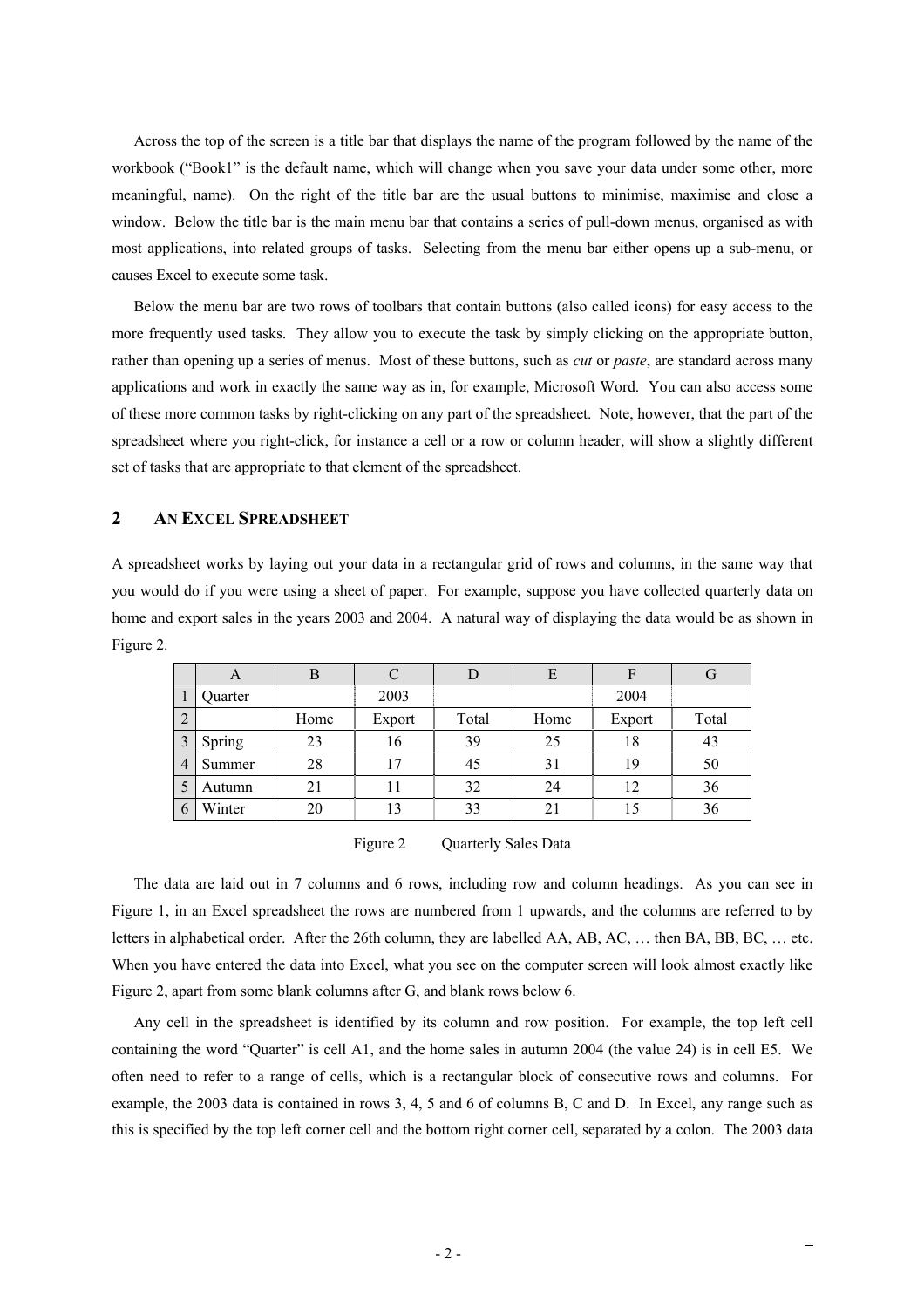are therefore in the range B3:D6. Similarly, the 2004 export sales are in the range F3:F6, and all the sales data for 2004 are in the range E3:G6.

## **3 ENTERING AND EDITING DATA**

The cells of a spreadsheet can contain either numbers, as in cell B3, or characters (letters and other symbols), as in cell A1. To enter data into the spreadsheet, click on the appropriate cell and type in the required contents and then press *Enter*. Immediately above the column headings of the spreadsheet, there is a *Formula bar* that shows the active cell address, and the contents of that cell. In Figure 1, the cursor is initially positioned on cell A1, and this cell address appears on the left of the formula bar. As you type an entry into any cell, the contents will appear after the symbol  $f_x$  on the formula bar. In Figure 1, cell A1 is initially empty, so no contents are shown on the formula bar.

Try entering some data by setting up the spreadsheet exactly as shown in Figure 2. As you enter data, you will see that when you press the *Enter* key the cursor automatically moves down to the cell below. You can change this automatic transition so that the cursor moves up, down, left or right (or not at all) after each data entry. To do this, click on the *Tools* menu, select *Options* and then click the *Edit* tab where you will see a setting *Move selection after Enter*. You can alter the direction of movement by changing *Direction*. Unchecking the box causes the cursor to remain in the current cell after entry.

It is easy to change (edit) the contents of any cell. Click on the cell to be edited and then either:

- delete the entire contents of a cell by pressing the *Delete* key
- type a new cell entry (there is no need to first delete the old entry as this will happen automatically)
- modify the existing contents by positioning the cursor in the formula bar. Highlight the section to be changed, or click at the point where an insertion is to be made, and type in the new characters/data.

Practice these various editing operations by amending some of the cells in your spreadsheet. For example,

- 1. click on cell A7 and enter the word "Tootal" (notice the cursor moves to cell A8 when you press *Enter*).
- 2. click on A7 again, highlight one of the o's in the formula bar and delete it (then press *Enter*).

To enter the same data repeatedly into a number of cells, we can use the *copy* and *paste* facility as follows.

- Enter the data into the first cell(s)
- Highlight these cells and press the copy button 昏
- Highlight the cells where the contents are to be copied, and press the paste button

Practice this by first deleting the contents of cells E2 to G2 (E2:G2), and then copy into these cells the contents of cells B2 to D2 (B2:D2).

矗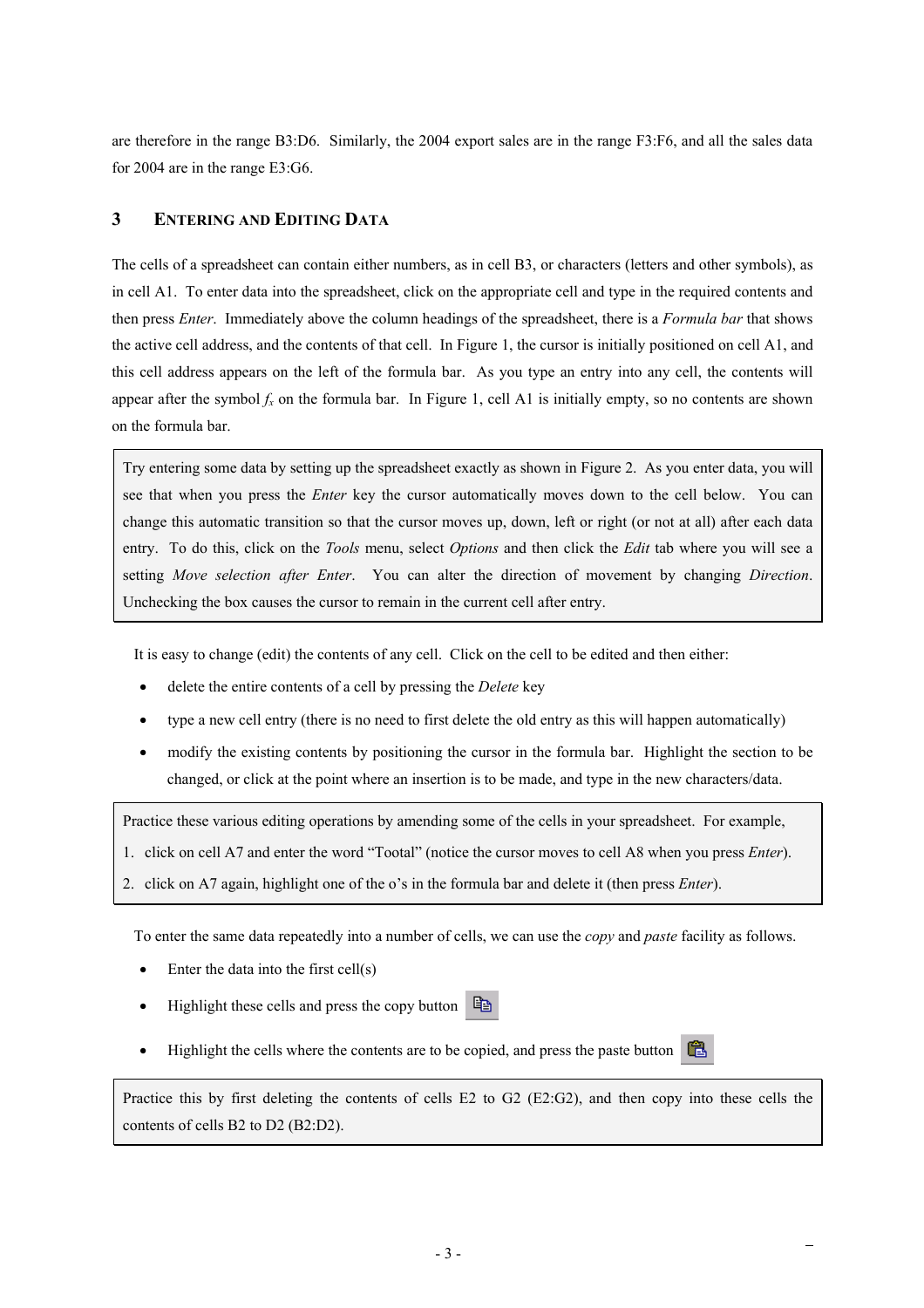### **4 ENTERING FORMULAE**

If a spreadsheet were only able to hold input data, as on a sheet of paper, it would not be very useful. The power of a spreadsheet comes from the ability to enter formulae into the cells of the spreadsheet so that results can be calculated automatically. This allows the contents of any cell that contains a formula to be determined automatically from the contents of other cells. Furthermore, the calculation is dynamic in the sense that the result of the formula changes automatically whenever the values that the formula uses are changed.

For example, if the spreadsheet in Figure 2 has appropriate formulae in the cells of columns D and G, the totals can be determined automatically from the sales data in cells B3:C6 and E3:F6. In particular, the total sales in the spring of 1998 is simply the sum of cells B3 and C3, so rather than enter the actual total (39) in cell D3, we can enter the formula

$$
= B3 + C3
$$

The = sign is necessary at the start of any formula so that Excel can distinguish a formula from a general text entry. After all, we might have wanted to put the characters " $B3 + C3$ " into cell D3 as data.

All the other cells in column D contain similar formulae to that in cell D3, for example

| $(D4) = B4 + C4$ | When entering these formulae, the cell reference in brackets on the left |
|------------------|--------------------------------------------------------------------------|
| $(D5) = B5 + C5$ | is not required, as the cursor will be positioned on the cell concerned. |
| $(D6) = B6 + C6$ |                                                                          |

Input these formulae into the appropriate cells. Notice that the formula appears on the formula bar as you type it in. Notice also that you do not see the formula in the cell itself, only the result of the formula. The spreadsheet therefore appears no different from how it did before, but the contents of column D are now dynamically linked to those of columns B and C.

It can be time consuming to type in every formula individually, but the process can be made much simpler. When essentially the same formula is being put in each cell, it can be copied from one cell to another using *copy*  and *paste*, just as data can be copied. The formula that we have just entered into column D is simply the sum of the two cells immediately to the left. If the formula in cell D3 were therefore copied and pasted to cell D4, the original reference to cells B3 and C3 will be automatically updated to refer to cells B4 and C4. Copying a formula across or down the spreadsheet will automatically update the row and column references within the formula. So, for example, if the formula in cell D3 is copied to cell G3, the formula will become

 $=$  E3 + F3

Likewise, if copied to cell G7, it will become

 $= E7 + F7$ 

As the formulae that we require in column G are essentially the same as in column D (i.e. the sum of the two cells immediately to the left), any one of the formulae in column D can be copied and pasted to cells G3:G6 in one operation.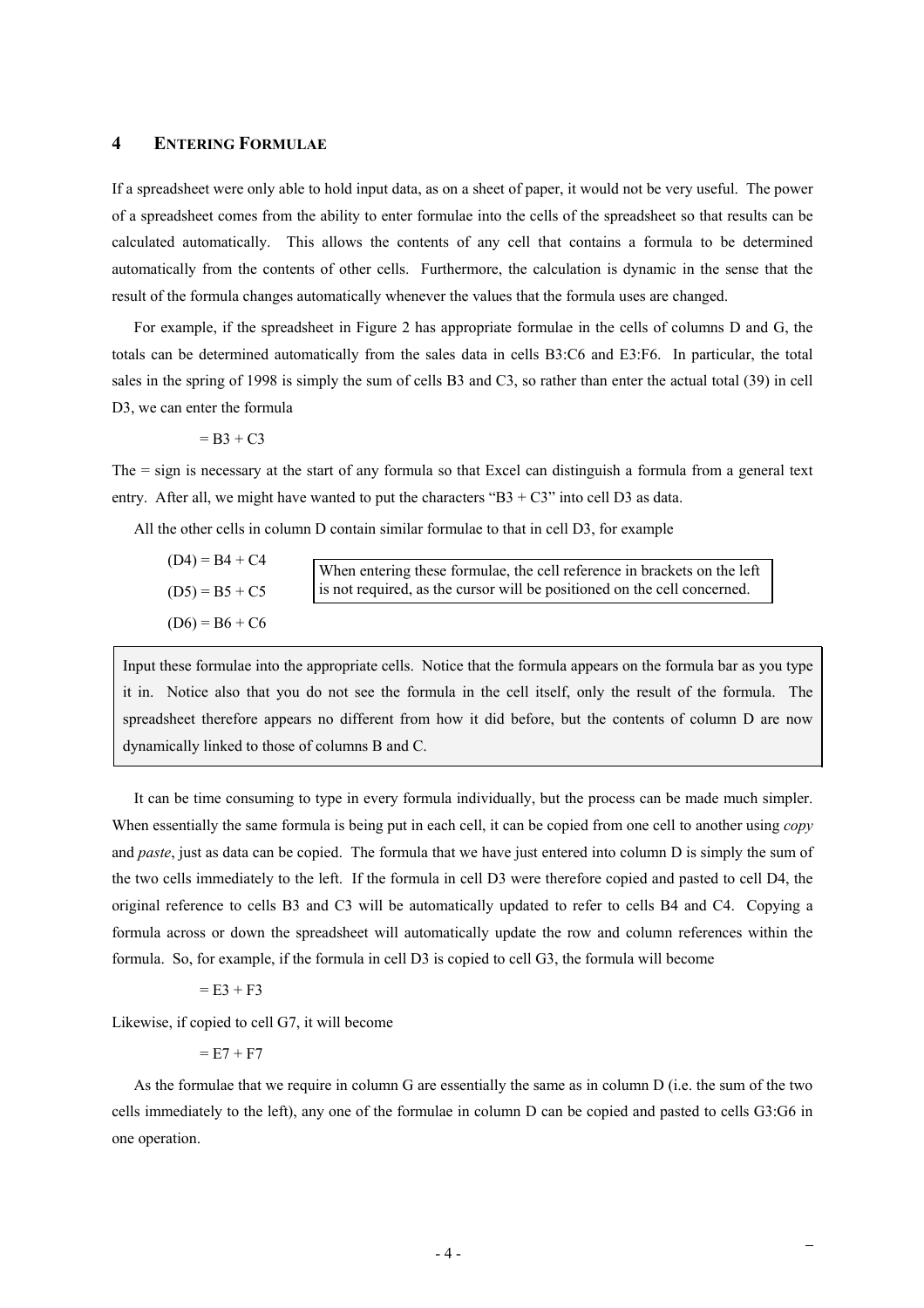Try this for yourself.

Click on (say) cell D3 and press the Copy button

Highlight cells G3:G6 and press the Paste button

Finally, decide what formula is required to give a column total in cell B7 and enter this formula into cell B7. As essentially the same formula will be used in each of cells B7:H7, the formula in B7 can copied and pasted to cells C7:G7.

## **5 ABSOLUTE CELL REFERENCES**

When copying a formula, we usually want the cell references within the formula to be automatically updated for different rows and/or columns. However, there are occasions when we do not want this to happen. For example, we might want a reference to cell D7 to remain as that no matter where the formula occurs. We can prevent cell references from being updated by inserting a \$ symbol before either a row number or a column letter within a cell reference. For example, if a cell is referred to as \$D7, then copying a formula containing this cell reference will *fix* the column at D, which will not be changed when the formula is copied to different columns. The row reference, however, will be updated as the formula is copied to different rows. Similarly, referring to a cell as D\$7 will fix the row reference (i.e. it will always be copied as row 7), but allow the column to be updated. Fixing both row and column references, e.g. \$D\$7, causes the formula to refer to cell D7, no matter where it is copied.

A quick way of fixing a row or a column or both is to type in the required cell reference (without the dollar signs) and use the F4 key repeatedly to "toggle" through the different \$ combinations. For example, having typed D7, pressing the F4 key once changes this to \$D\$7; successive presses of the F4 key produce D\$7, \$D7, D7 etc.

To see an example of this, suppose we wish to work out what percentage of each year's sales were home and export; for example the *Home* percentage in 2003 would be  $92\times100/149 = 61.7\%$ . Suppose we wish to calculate these percentages in row 8. To avoid having to type the same formula repeatedly, we can enter it once in cell B8 and then copy to cells C8:D8. The formula we use in cell B8 would be:

 $= B7*100/\$D7$   $[= B7*100/\$D$7 would produce the same effect]$ 

Can we copy this same formula into cells E8:G8 to give the 2004 percentages? If not, what formula do we need in cell E8, which can then be copied to cells F8:G8?

Enter the correct formulae into cells B8 and E8, then copy and paste to complete row 8 in Figure 3.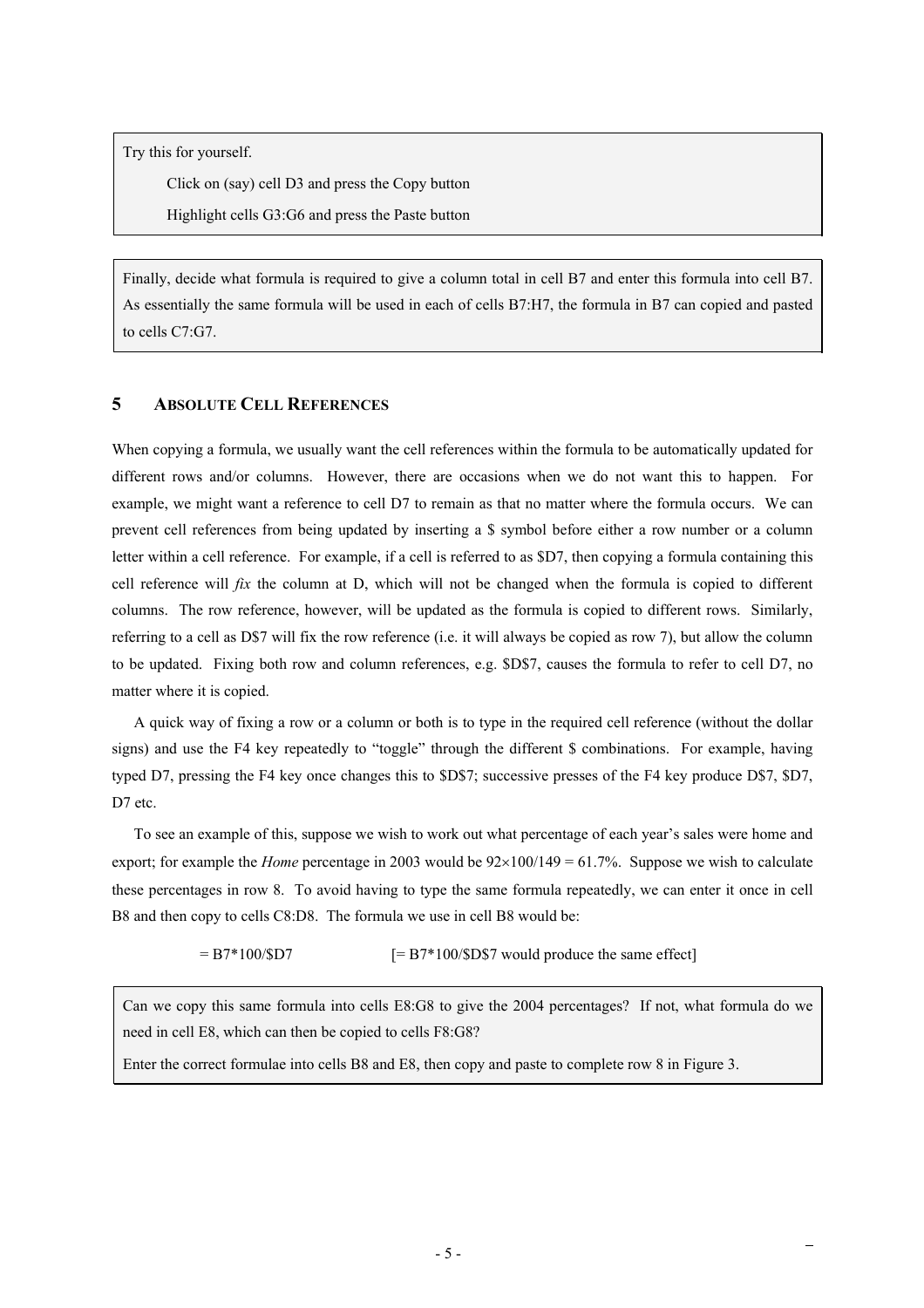| $\bullet$ |         |          |          |     |          |          |     |
|-----------|---------|----------|----------|-----|----------|----------|-----|
|           |         |          |          |     |          |          |     |
| $\bullet$ |         |          |          |     |          |          |     |
|           | Total   | 92       | 57       | 149 | 101      | 64       | 165 |
| 8         | Percent | 61.74497 | 38.25503 | 100 | 61.21212 | 38.78788 | 100 |

Figure 3 Calculation of Percent Row

### **6 INSERTING ROWS AND COLUMNS & FORMATTING CELLS**

As a final exercise, suppose we wish to calculate the quarterly percentage breakdown in total annual sales for each year. We could perform these calculations to the right of the data, in columns H and I. However, it would be better to put the 2003 percentages beside the 2003 data (i.e. between columns D and E) and the 2004 percentages after column G. We need, therefore, to insert a new blank column after column D. To do this first position the cursor in the column immediately to the right of where the new column will be, and then click on *Insert* on the top menu bar, and choose *Columns*. A blank column will appear to the left of the cursor, and the columns to the right will be re-labelled. Rows can be inserted by a similar procedure.

Insert the blank column, which will now be column E, and calculate the percentage quarterly breakdown by entering and copying the appropriate formula. Notice that the formulae in both columns are essentially the same so if the correct formula is entered in cell E3, it can be copied to E4:E7 and I3:I7. Finally, type in the heading "Percent" in cell A8, and copy it to cells E2 and I2.

You will see that the percentage figures that you have calculated are given (by default) to 5 decimal places. In reality, this is unnecessary accuracy, and probably 1 decimal place is more than adequate. The contents of any cell can be displayed in a wide variety of ways to suit the purpose of the spreadsheet. The format of cells is adjusted by selecting *Format* from the top menu bar, and choosing *Cells*. This allows you to change features such as alignment (left, right or centred), font and decimal places.

More directly, you can set the alignment within any cell using the usual alignment buttons  $\equiv \equiv \equiv$  and increase/decrease the number of decimal places by clicking on the following buttons.  $\frac{168}{100}$   $\frac{100}{100}$ 

If you centre all the cells (apart from column A), and reduce the percentage figures to 1 decimal place, your spreadsheet should now look like that in Figure 4.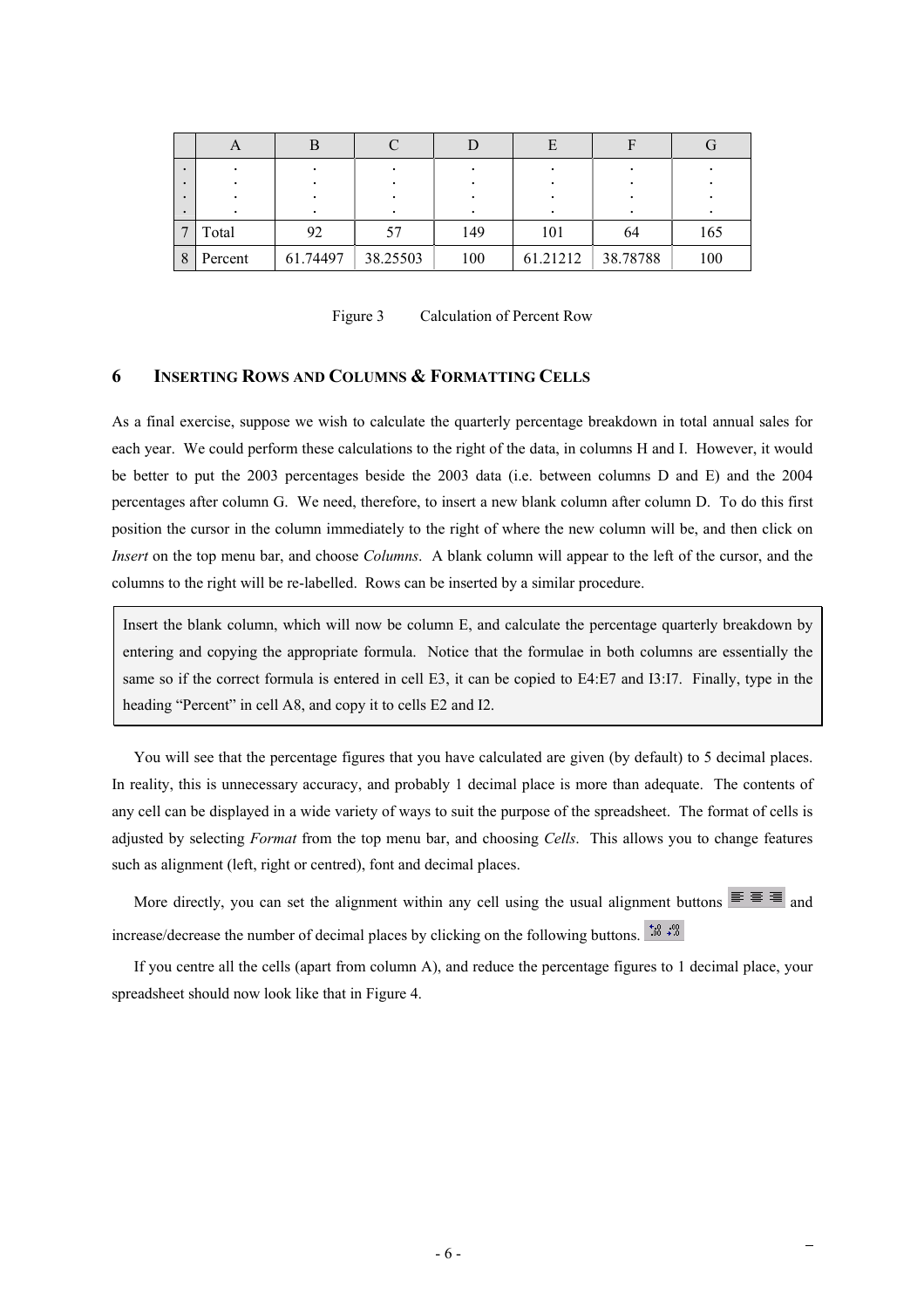|    | Quarterly Sales                  |                                                                                                              |        |       |         |      |        |       | $\Box$ olxi |  |
|----|----------------------------------|--------------------------------------------------------------------------------------------------------------|--------|-------|---------|------|--------|-------|-------------|--|
|    | А                                | B                                                                                                            | С      | D     | E       | F    | G      | Н     |             |  |
| 1  | Ouarter                          |                                                                                                              | 1998   |       |         |      | 1999   |       |             |  |
| 2  |                                  | Home                                                                                                         | Export | Total | Percent | Home | Export | Total | Percent     |  |
| 3  | $\operatorname{\mathsf{Spring}}$ | 23.                                                                                                          | 16     | 39    | 26.2    | 25   | 18     | 43    | 26.1        |  |
| 4  | Summer                           | 28                                                                                                           | 17     | 45    | 30.2    | 31   | 19     | 50    | 30.3        |  |
| 5  | Autumn                           | 21                                                                                                           | 11     | 32    | 21.5    | 24   | 12     | 36    | 21.8        |  |
| 6  | Winter                           | 20                                                                                                           | 13     | 33    | 22.1    | 21   | 15     | 36    | 21.8        |  |
| 7  | Total                            | 92                                                                                                           | 57     | 149   | 100     | 101  | 64     | 165   | 100         |  |
| 8  | Percent                          | 61.7                                                                                                         | 38.3   | 100   |         | 61.2 | 38.8   | 100   |             |  |
| 9  |                                  |                                                                                                              |        |       |         |      |        |       |             |  |
| 10 |                                  |                                                                                                              |        |       |         |      |        |       |             |  |
| 11 |                                  |                                                                                                              |        |       |         |      |        |       |             |  |
|    |                                  | $\overline{A \mid A \mid B \mid B}$ <b>Sheet1</b> $\overline{A}$ Sheet2 $\overline{A}$ Sheet3 $\overline{A}$ |        |       |         | l۰   |        |       |             |  |

Figure 4 Final Spreadsheet

### **7 STANDARD FUNCTIONS**

Suppose we need to enter a formula that calculates the total of 10 values entered in cells A1:A10. It would be very tedious to have to type in the following formula:

$$
= A1 + A2 + A3 + A4 + A5 + A6 + A7 + A8 + A9 + A10
$$

Fortunately, there is a shortcut. We can use a standard function for the sum of a range of cells. In the above case we could abbreviate the formula to

 $=$  SUM(A1:A10)

The cells we wish to sum do not have to be in a single row or column; they could cover a number of adjacent rows and columns. For example, the total 2003 sales in cell D7 of Figure 2 could be written as

### $=$  SUM(B3:C6)

Similarly, a number of distinct ranges could be included within the SUM function. For example, a formula for the overall sales for the two years could be written as

### $=$  SUM(B3:C6, E3:F6)

SUM is just one of over two hundred standard functions, the majority of which you will probably have no need to use. The more commonly used functions are:

| <b>SUM</b>    | Sum of a range of cells                       |
|---------------|-----------------------------------------------|
| <b>MAX</b>    | Maximum of a range of cells                   |
| MIN           | Minimum of a range of cells                   |
| <b>SQRT</b>   | Square root of a cell or value                |
| AVERAGE       | Average (arithmetic mean) of a range of cells |
| <b>STDEV</b>  | Standard deviation of a range of cells        |
| <b>MEDIAN</b> | Median of a range of cells                    |

Other, more specialised, functions will be introduced as they are required in relevant chapters of the book.

All functions that you will use require 1 or more *arguments* in brackets following the function name. These arguments almost always specify the cell or range of cells to which the calculation applies. If you know what

 $\overline{\phantom{0}}$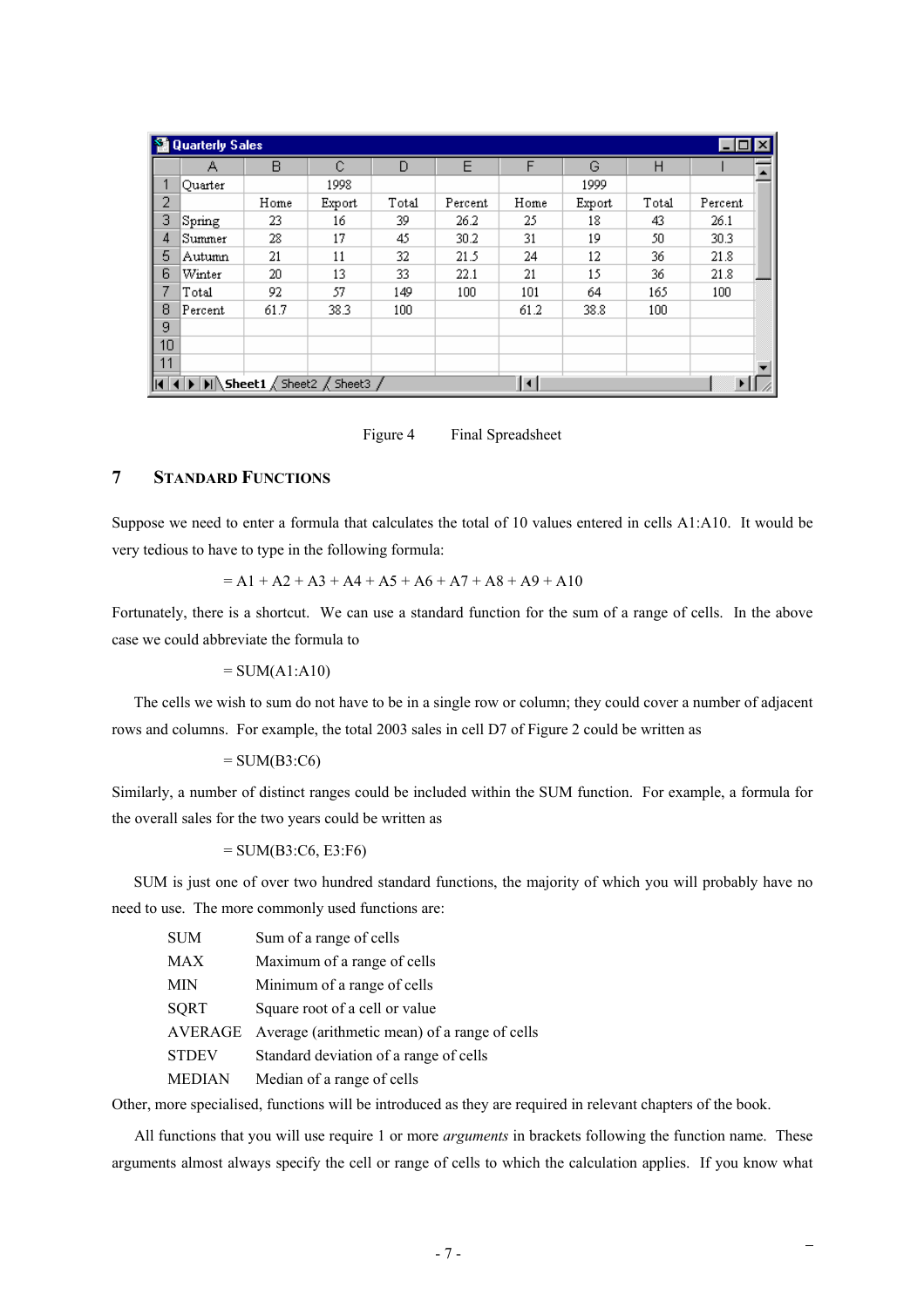arguments a particular function requires, you can simply type in the function name and its arguments as we did with the SUM function above. A simpler way, however, is to use the *Insert* menu and select *Function* as shown in Figure 5. This brings up the *Paste Function* dialogue window from which you select the required function from the relevant category, for instance the basic mathematical functions are in the *Math & Trig* category, whereas the basic statistical functions (such as average and standard deviation) are in the *Statistical* category. This then opens a dialogue box for the selected function which prompts you for the required arguments. The dialogue box for the SUM function is shown in Figure 6. An alternative to selecting function from the *Insert* menu is to click the function button  $f_*$ .

|    | Insert              | <b>Insert Function</b>                                   | $2 \times$ |
|----|---------------------|----------------------------------------------------------|------------|
|    | Cells               | Search for a function:                                   |            |
|    | Rows                | Type a brief description of what you want to do and then | Go         |
|    | Columns             | ldick Gol                                                |            |
|    | Worksheet           | Or select a category: Math & Trig                        |            |
| 仙  | Chart…              | Select a function:                                       |            |
|    | Symbol              | <b>SINH</b><br><b>SQRT</b>                               |            |
|    | Page Break          | <b>SORTPI</b><br><b>SUBTOTAL</b>                         |            |
| 纛  | Function            | <b>SUM</b>                                               |            |
|    | Name                | <b>SUMIF</b><br>SUMPRODUCT                               |            |
| 齒  | Comment             | SUM(number1,number2,)                                    |            |
|    | Picture<br>▶        | Adds all the numbers in a range of cells.                |            |
| े  | Diagram             |                                                          |            |
|    | Object              | Help on this function<br>OK.                             | Cancel     |
| v. | Hyperlink<br>Ctrl+K |                                                          |            |

Figure 5 Selecting a Function

| <b>Function Arguments</b>                 |                                                                                                                                         |  |
|-------------------------------------------|-----------------------------------------------------------------------------------------------------------------------------------------|--|
| -SUM-                                     |                                                                                                                                         |  |
| Number1 B3:B6                             | $\mathbb{E} = \{23; 28; 21; 20\}$                                                                                                       |  |
| Number <sub>2</sub>                       | $\mathbf{E}$ = number                                                                                                                   |  |
| Adds all the numbers in a range of cells. | $= 92$                                                                                                                                  |  |
|                                           | Number1: number1, number2, are 1 to 30 numbers to sum. Logical values and text<br>are ignored in cells, included if typed as arguments. |  |
| Formula result $=$                        | 92                                                                                                                                      |  |
|                                           | Cancel<br>ОК                                                                                                                            |  |

Figure 6 *SUM* Function Dialogue Box

 $\overline{\phantom{a}}$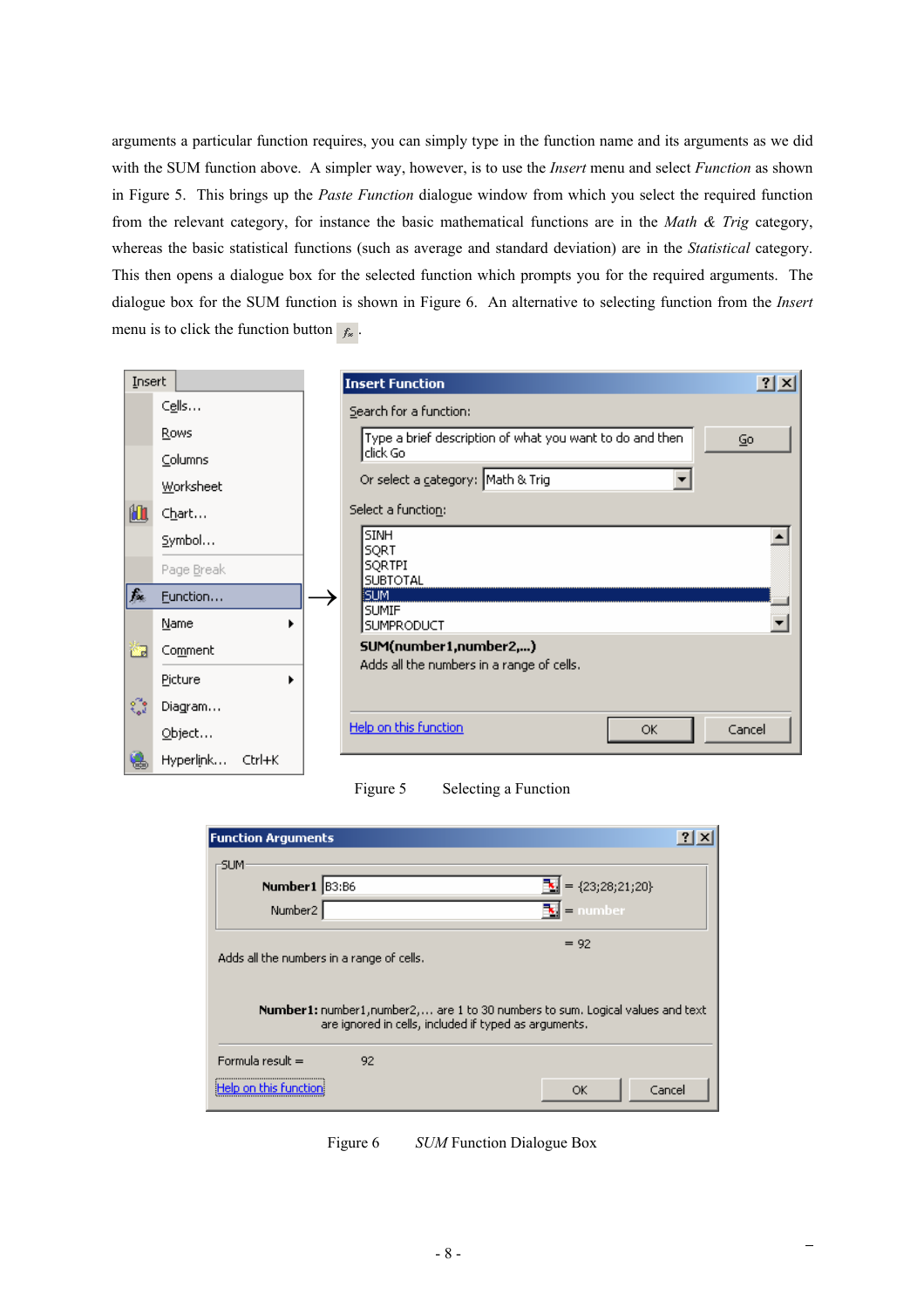### **8 EXCEL ADD-INS**

Most of the basic statistical calculations, such as an average or standard deviation, are available as functions in Excel. However, advanced statistical analyses that involve more complex calculations are provided in a *Data Analysis* tool-pack that is available in the *Tools* section of the menu. However, along with other more advanced features of Excel, *Data Analysis* is not present in the basic *Tools* menu, and must be installed if required. These are the so-called Excel *Add-Ins*. Once a particular Add-In has been installed, it remains in the *Tools* menu until it is removed, so it only needs to be installed once.

To install *Data Analysis* (or any other Add-In) open the *Tools* menu and select *Add-Ins*. From the list of available Add-Ins, check the *Analysis ToolPak* box and click on OK as shown in Figure 7.



Figure 7 Installing Data Analysis

When you have added-in the *Analysis ToolPak*, *Data Analysis* will then appear in the *Tools* menu. Clicking on *Data Analysis* will open the window shown in Figure 8. You can then select on any of the available analysis tools and pressing OK will open up a further dialogue box specific to the analysis required.

Another Add-In that you will find useful is *STiBstat,* which we have developed for certain basic graphs and procedures that are not otherwise available within Excel, for example drawing stem-and-leaf plots and box plots. A copy of *STiBstat* is provided on the CD-ROM and should be copied to your computer's hard disk drive so that it will be automatically loaded whenever you run Excel. To load the *STiBstat* Add-In for the first time, click on the *Browse* button when you open up the *Add-Ins* window (see Figure 7) and go to the directory where you have saved the copy of *STiBstat*. Double clicking on the *STiBstat* icon will cause it to appear on the menu bar just after the *Tools* item. Thereafter, whenever you open the *Add-Ins* window, there will be a checked item called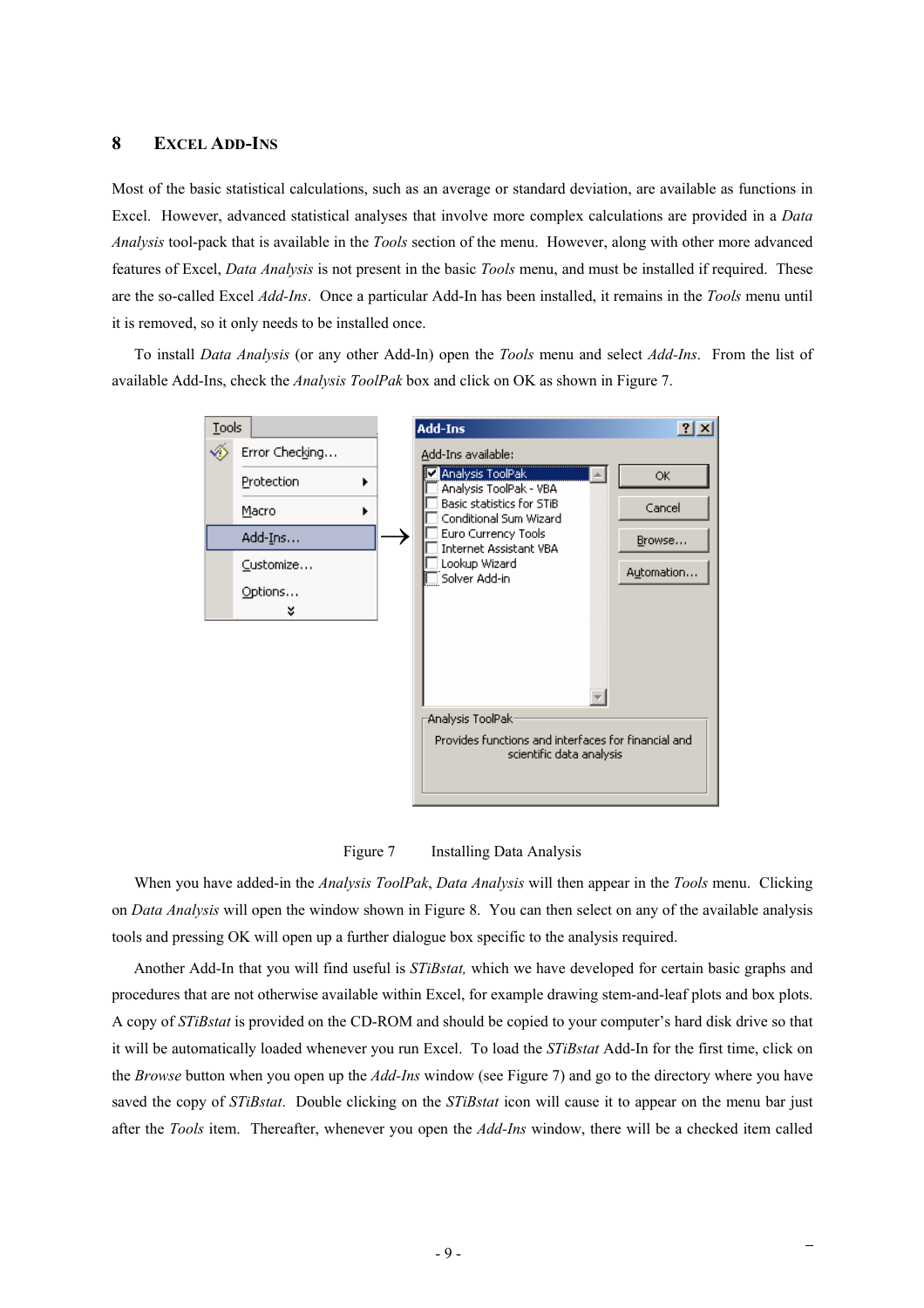*Basic statistics for STiB* as shown in Figure 7. Within *STiBstat* there are four individual routines, the uses of which are described in chapters 3 and 4.

| <b>Data Analysis</b>                                                                                                                                                                                                                                           | $\frac{1}{2}$  |
|----------------------------------------------------------------------------------------------------------------------------------------------------------------------------------------------------------------------------------------------------------------|----------------|
| Analysis Tools                                                                                                                                                                                                                                                 | ОК             |
| Anova: Single Factor<br>Anova: Two-Factor With Replication<br>Anova: Two-Factor Without Replication<br>Correlation<br>Covariance<br>Descriptive Statistics<br><b>Exponential Smoothing</b><br>F-Test Two-Sample for Variances<br>Fourier Analysis<br>Histogram | Cancel<br>Help |

Figure 8 Data Analysis Selection Window

### **9 GRAPHS AND CHARTS**

Excel can be used to create a wide range of high quality graphs and charts from data contained in a spreadsheet. The simplest way to do this is to use the *Chart Wizard,* which takes you step by step through the process of creating a chart of the type that you want. The best way to fully appreciate the many graphs and chart drawing facilities within Excel is to experiment with a simple set of data. To get you started, however, we will go through the various stages that you follow when using the chart wizard.

First, select the *Chart Wizard* by clicking the **button**. This will take you through a 4-step process to build a chart of the form you want. We will illustrate below each of the 4 steps, along with the relevant dialogue box.

From the list on the left in Figure 9, choose one of the standard chart types. As you click on a particular type the various options within that chart type are displayed in pictorial form on the right. When you have decided on a chart type and a particular form of that chart, click on the relevant picture to the right.

Suppose you want a vertical (i.e. column) bar chart. There are 7 options of that type. The 3 styles on the top row have clustered, stacked and percentage bars with no depth. On the second row are the same 3 forms but with 3-dimensional bars. On the third row is a chart with the bars in 3-dimensional space. As you click on any picture, a brief description is given, and if you have highlighted some data before selecting the chart wizard, you can get a preview of how your chart will look by pressing and holding the *View Sample* button. Having chosen the graph type, click the *Next* button.

If you have not highlighted your data before entering chart wizard, you now specify the *Data range* in Figure 10 by highlighting it on the spreadsheet. When you do this a picture of your data will appear in the area at the top. Try this yourself by highlighting the range A2:C6 of the sales spreadsheet in Figure 4.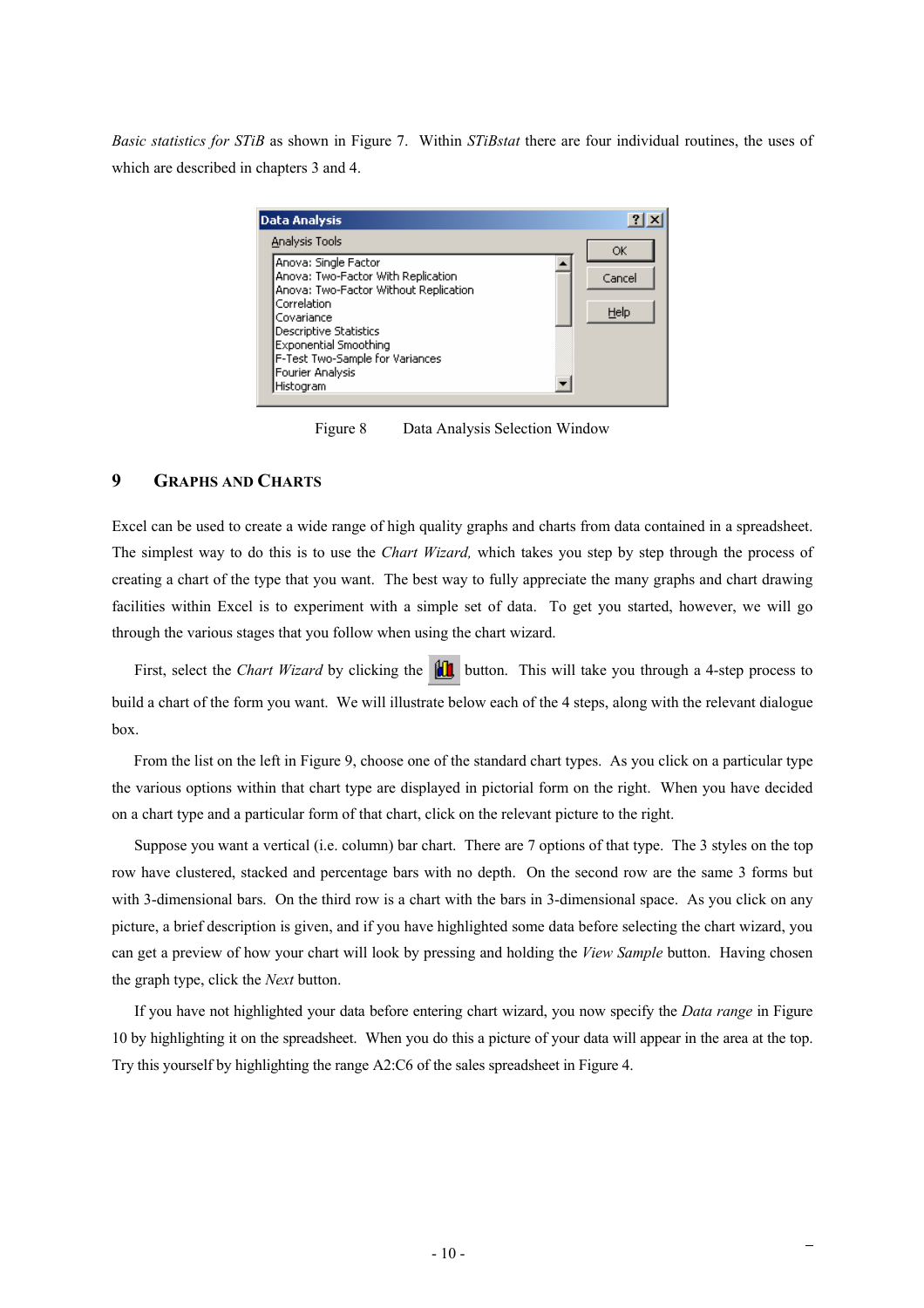|                                                                                                                 | Chart Wizard - Step 1 of 4 - Chart Type                                                                                | ? X    |
|-----------------------------------------------------------------------------------------------------------------|------------------------------------------------------------------------------------------------------------------------|--------|
| Standard Types                                                                                                  | Custom Types                                                                                                           |        |
| Chart type:<br>Column<br>Bar<br>$\alpha$ Line<br>Pie<br>्: XY (Scatter)<br>Area<br>Doughnut<br>Radar<br>Surface | Chart sub-type:                                                                                                        |        |
| <b>Bubble</b><br><b>临</b> Stock                                                                                 | Clustered Column. Compares values across<br>categories.<br>Press and Hold to View Sample<br>Cancel<br>$<$ Back<br>Next | Finish |

Figure 9 Step 1: Specify the Chart Type



Figure 10 Step 2: Specify the Source Data

 $\equiv$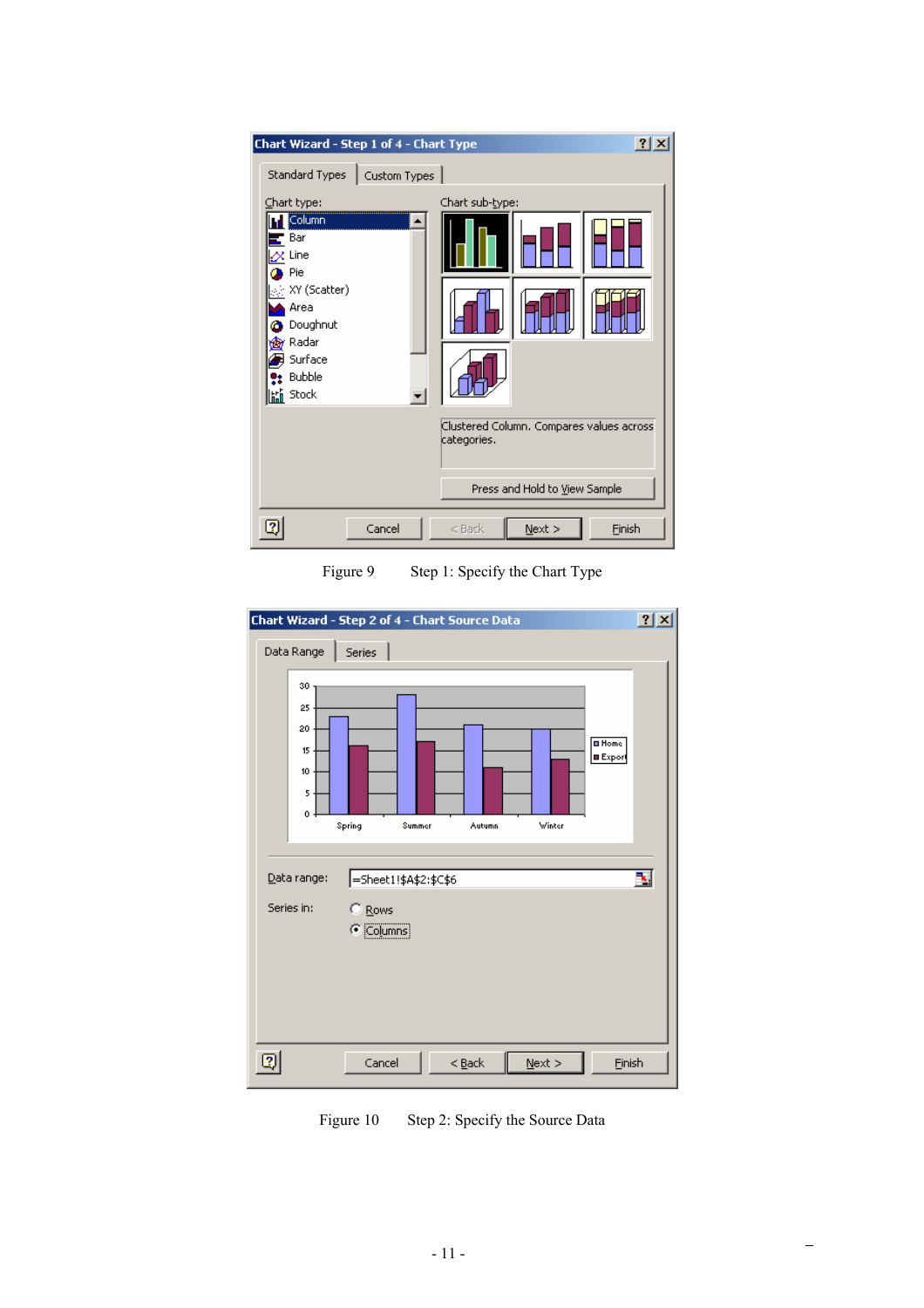We have included the titles (row 2 and column A) in the data range, so these appear on the graph as labels on the x-axis and the graph legend. See what happens to the graph if you click the *Rows* radio button to specify that the data are organised by rows rather than columns. In practice, the choice of data in rows or columns will depend on which feature of the data you wish to emphasise in the graph. Having specified the source data, click the *Next* button, or go *Back* to the first step to change the graph type.

In step 3, shown in Figure 11, you modify the display features of the graph, and add any titles. The dialogue window contains a number of tabs that you choose to set the various graph characteristics. For example, the graph titles are incorporated by clicking on each title box in turn and typing in the required text. After a short delay, the titles appear on the graph itself as shown. By default, the graph is drawn with horizontal (Y-axis) gridlines. Using the gridlines tab, these can be removed and, if required, vertical (X-axis) gridlines may be added. The legend tab allows the legend box (specifying the meaning of the various colours used for the bars) to be included or not, and if included, where it is positioned. Clicking on *Next* takes you to the final step, or *Back* to step 2.



Figure 11 Step 3: Specify the Chart Options

The final dialogue box, shown in Figure 12, simply controls the location of the graph. It can be included in the workbook as a complete sheet in its own right, or as an object within a specified sheet. Check the appropriate radio button and if it is to be a new sheet, enter an appropriate name by replacing the default name *Chart1*.

### **10 PRINTING AND SAVING A WORKBOOK**

Once a spreadsheet has been created, including any graphs, it can be printed and/or saved using the appropriate selections from the *File* menu. When saving, the entire workbook will be saved.